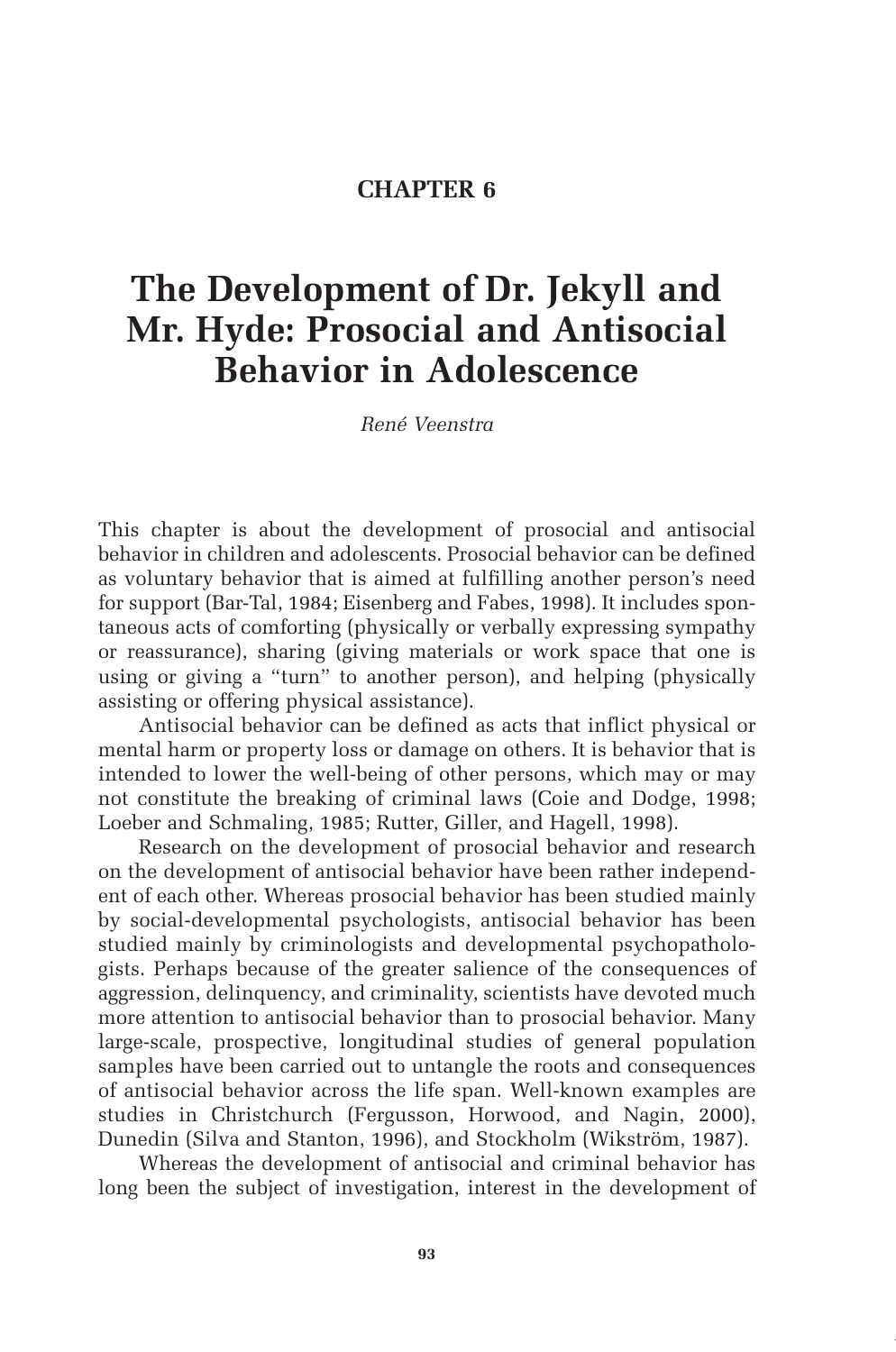prosocial behavior only started in the 1970s. Eisenberg and Fabes (1998) argue that "both, relevant theory and the conceptual integration of existing empirical findings are in need for further development" (p. 702).

The differing interest in antisocial and prosocial behavior is mirrored in the number of articles and books that have been published on these issues. At the end of 2003, prosocial behavior was a keyword in 1,600 records of PsycINFO, whereas antisocial behavior was a keyword in 3,850 records. Based on these numbers, Bierhoff (2002) concluded that social scientists have invested much more time and effort in the study of antisocial behavior than in the study of prosocial behavior.

# **Personality Factors Related to Prosocial and Antisocial Behavior**

A number of personality dispositions (in terms of the general framework of this book, characteristics of the person) have been shown to influence the development of antisocial or prosocial behavior. For example, hyperactivity and inattention have a rather robust association with antisocial behavior, mainly as a result of poor social functioning in general (Rutter et al., 1998). Antisocial behavior accompanied by hyperactivity and attention deficit has its onset in early or middle childhood and a high likelihood of persistence into adulthood. It has a strong genetic component and a strong association with cognitive impairment, social malfunction, and poor peer relationships (Feehan, McGee, and Williams, 1993; Moffitt, 1990).

Numerous studies have shown that delinquents differ from nondelinquents in temperament (Caspi, 1998). For example, Caspi et al. (1994) showed that high impulsiveness as well as negative emotionality (meaning a ready tendency to be angry, anxious, or irritable) are associated with delinquency. The absence of self-control (Gottfredson and Hirschi, 1990), or effortful control (Rothbart and Putnam, 2002), also plays a major role in the development of antisocial behavior. Children with low self-control are less likely to consider the possible consequences of their actions, especially consequences that are likely to be long-delayed. High-intensity pleasure or sensation seeking is also a temperamental risk factor for antisocial behavior.

It has long been known that low intelligence, especially poor verbal and planning skills, and poor school attainment have an influence on antisocial behavior. However, the finding of a relationship between poor cognitive function and antisocial behavior leaves the question unanswered why such a relationship exists. It has been suggested that there is interplay between cognitive impairments and psychosocial risk factors. Moffitt (1993) argues that cognitively impaired children evoke negative behaviors in other people and are more vulnerable to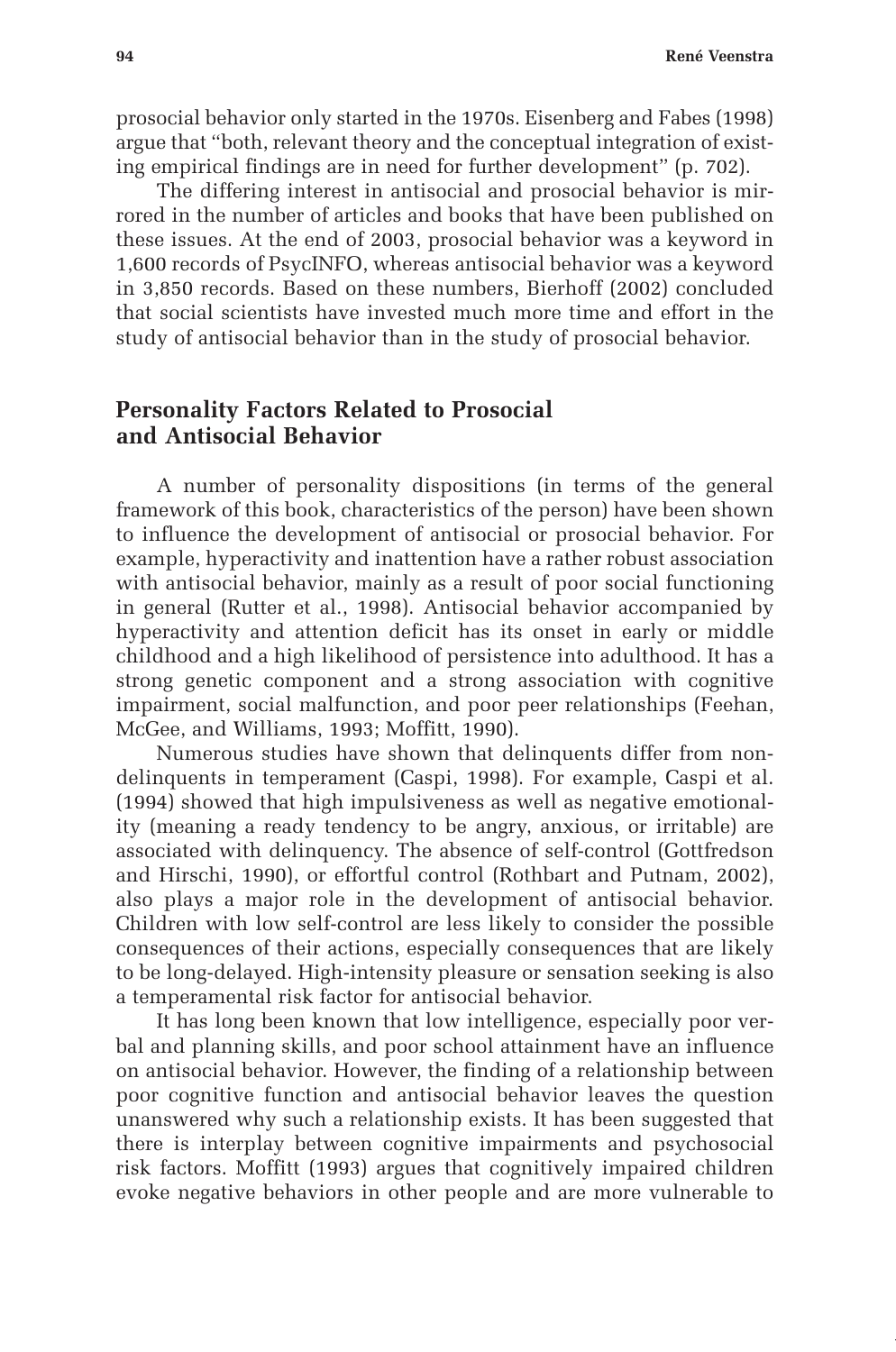risks such as coercive parenting and ineffective discipline. This in turn sets up a spiraling cycle of risk factors and a high likelihood of lifecourse persistent antisocial behavior. Crick and Dodge (1994) suggest that antisocial children may be less skilled in social intelligence and hence less likely to behave in appropriate ways. According to these authors, the effect of biased cognitive processing on antisocial behavior is the result of a tendency to wrongly perceive negative information in others' behavior, to misinterpret social interactions, and to focus on aggressive behavior of others. Farrington (1997) argues that children with low intelligence may be more likely to offend because they tend to fail in school, which in turn leads to truancy, a lack of educational qualifications, low-status jobs, and periods of unemployment, all of which make it harder to achieve goals legally.

Numerous scientists have hypothesized that cognitive and social skills and temperamental characteristics are associated with prosocial behavior, because cognitive abilities may underlie the ability to discern others' needs or distress and the capacity to respond adequately to others' needs. Eisenberg and Fabes (1998) argued that measures of intelligence or social cognition and prosocial behavior should at least be modestly correlated. Although empirical results have been somewhat mixed, in most studies a positive relation between cognitive skills and prosocial behavior was found. Furthermore, prosocial children tend to be sociable, well regulated, low in impulsiveness, and not shy or anxious (Eisenberg and Fabes, 1998). They are simultaneously able to communicate and resolve their own needs, feel guilt and remorse about wrongdoing, exercise selfcontrol when tempted to do wrong, and feel compassion for others (Hoffman, 1970; Mischel, Shoda, and Rodriguez, 1989).

There is accumulating evidence that determinants of antisocial behavior such as impulsiveness and hyperactivity have a genetic component (Rutter et al., 1998). Genes may produce an effect by increasing vulnerability to life experiences and stress or by indirect routes such as influencing behaviors that in turn lead to changes in the individual's environment and set up a spiraling cycle of risk factors. Biological factors, such as low autonomic reactivity and disturbed serotonergic functioning, also affect antisocial behavior (Raine, 1993).

Research has also shown that male children and juveniles are much more often antisocial and deviant than are female children and juveniles (Moffitt, Caspi, Rutter, and Silva, 2001). Prosocial behavior is more prominent among females (Eisenberg and Fabes, 1998). Sex differences in prosocial and antisocial behavior deserve special attention, because earlier research has shown that girls and boys differ not only quantitatively but also qualitatively in social behavior. For example, boys like to spend time playing with groups of others, whereas girls are said to engage in reciprocal conversations. Girls rely more on their best friends, and report more intimacy and affection in their friendships than do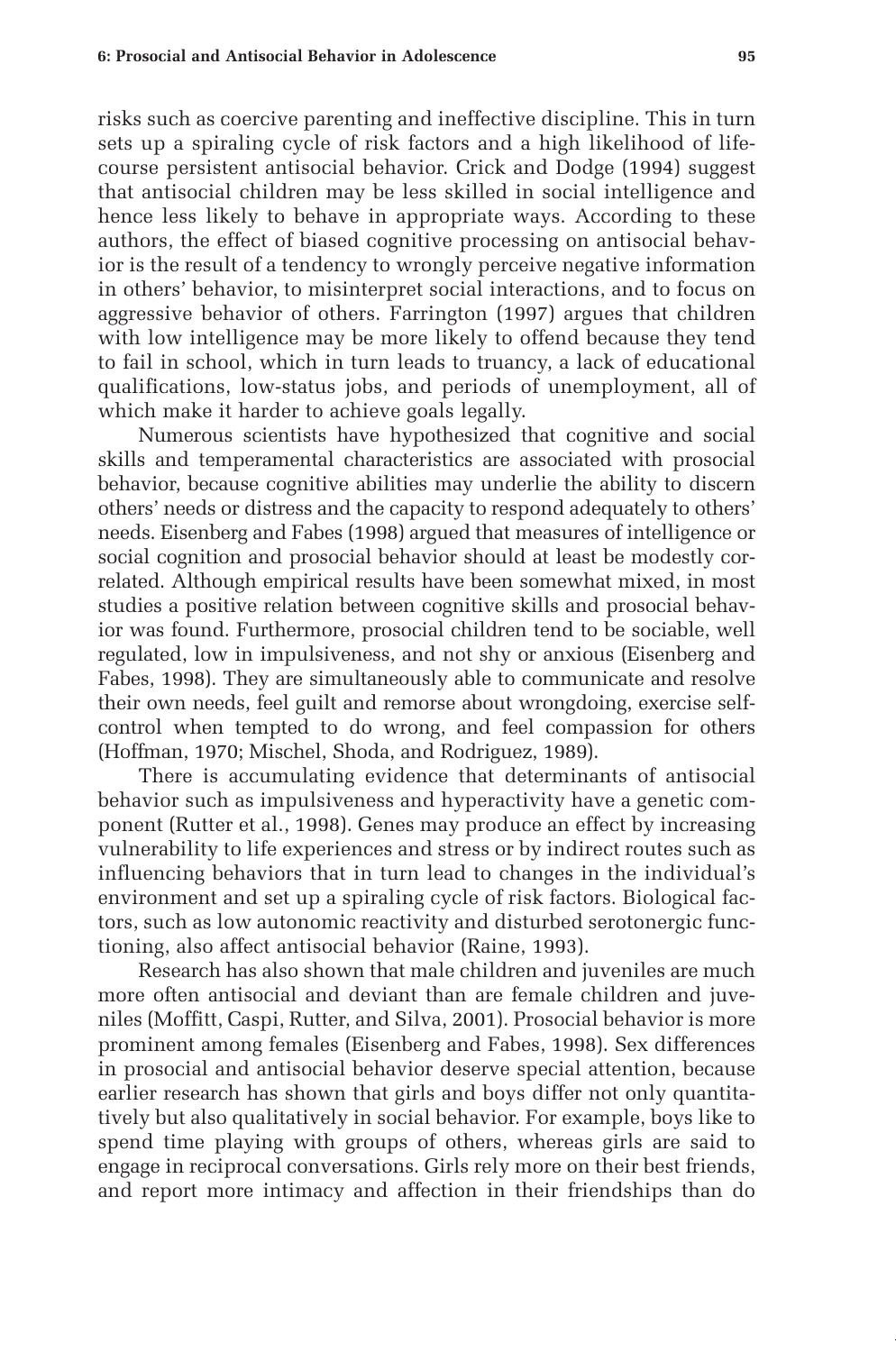boys, whose friendships are broader and looser. Adolescent boys report more often than girls that they have leaders in their peer groups (Gavin and Furman, 1989). However, boys are not always more aggressive than girls. Although boys outperform girls in physical aggression, girls outperform boys in relational (i.e., nonverbal) aggression (Crick, 1996).

# **Family Characteristics and the Development of Prosocial and Antisocial Behavior**

A number of family characteristics are related to the development of prosocial and antisocial behavior in children and adolescents. For example, teenage parenting, large family size, and broken homes are robust predictors of antisocial behavior (Rutter et al., 1998). Presumably, these factors influence children's behavior via family discord and ineffective parenting (Rutter et al., 1998). Similarly, poverty and social disadvantage indicate increased risks of antisocial behavior, but the effects seem to be indirect and to be mediated by parental depression and family conflict.

Parenting is a central and critical psychosocial risk factor. Coercive or hostile parenting, abuse and neglect, ineffective parenting, and poor supervision or monitoring are all associated with (life-course persistent) antisocial behavior (Patterson, 1982). These effects may potentially be mediated by attachment processes (implying damage to social development or social bonding with parents and peers) or by learning processes (i.e., children might learn that antisocial behavior pays). Farrington (1997) argues that children who are exposed to poor parenting practices may be more likely to offend because they do not build up internal inhibitions against socially disapproved behavior. Eisenberg and Fabes (1998) conclude that the development of prosocial behavior is enhanced by exposure to parental warmth (which fosters a positive identity and sense of self as well as attachment), adult guidance, and children's participation in prosocial activities. However, numerous factors believed to contribute to prosocial development have seldom been examined.

In sum, a number of personality dispositions and family characteristics that affect antisocial behavior have the opposite effect on prosocial behavior. There are also some differences in the determinants of prosocial and antisocial behavior.

### **Adolescence-Limited Versus Life-Course Persistent Antisocial Behavior**

As has been emphasized by Moffitt (1993), when discussing the determinants of antisocial behavior, it is necessary to distinguish between adolescence-limited and life-course persistent antisocial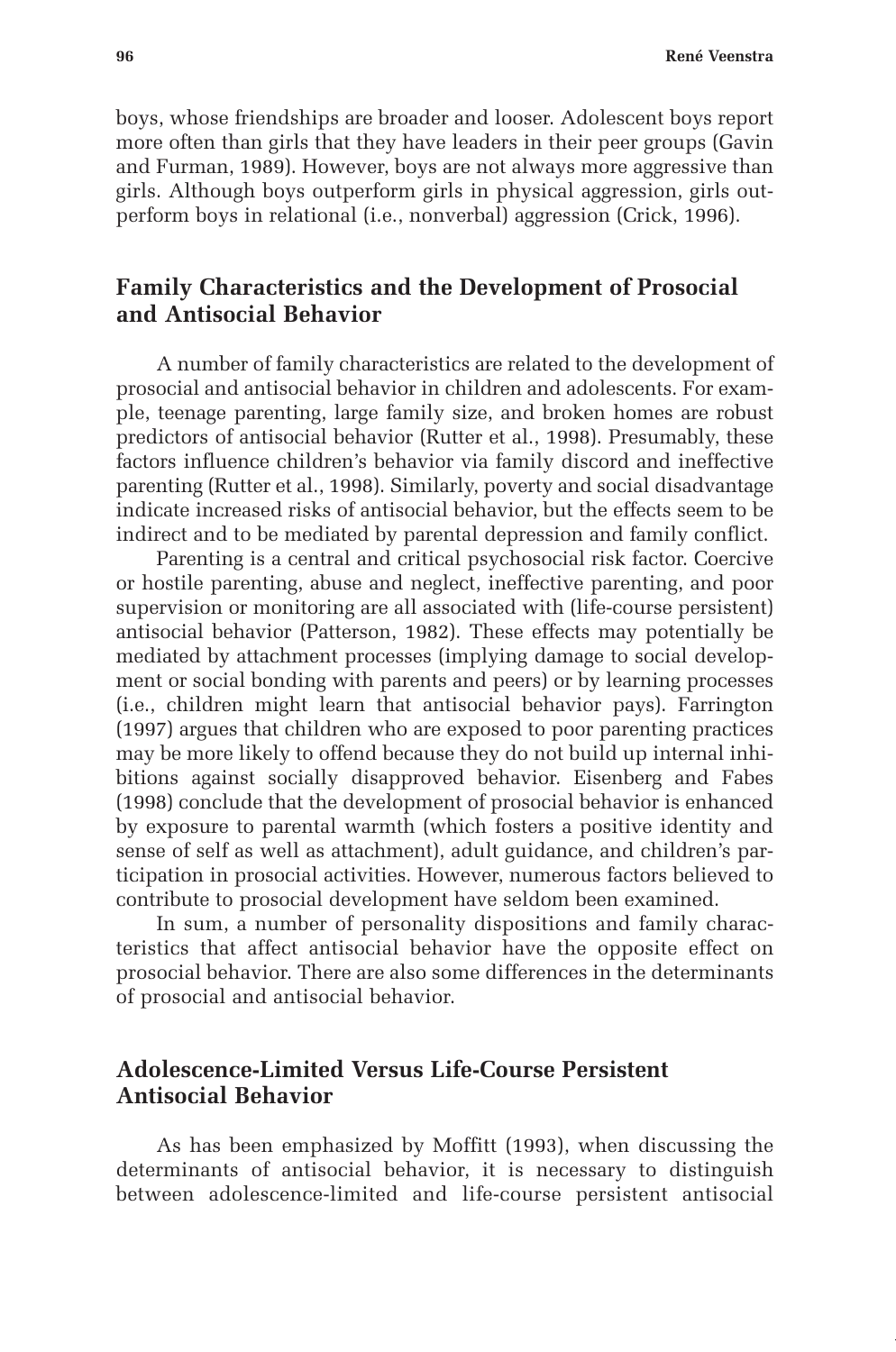behavior of juveniles. She argues that the antisocial behavior of the vast majority of juvenile delinquents is limited to their teenage years. For them, the onset of antisocial behavior occurs when they enter adolescence. Problem conduct usually ceases during young adulthood. Moffitt (1993) reasons that the delinquent activities of adolescencelimited antisocials stem from factors endemic to the social context of juveniles. According to Moffitt, such behavior is an adaptive response to modern teens' social context, and not the product of a cumulative history of pathological maldevelopment. For these juveniles, an emerging appreciation of adult privileges is met with the awareness that those privileges are still withheld from them. Adolescence-limited antisocial youths often commit crimes that symbolize adult privileges (being powerful, having dates) and that demonstrate freedom from parental control. Many of these delinquent acts are committed with the collaboration of peers, such as vandalism, public order offenses, drug and alcohol offenses, running away, and theft. The most important risk factor for adolescence-limited antisocial behavior is peer delinquency, as peer relationships increase in their importance during adolescence. When these juveniles get access to adult privileges, they readily desist from law-breaking, using the prosocial skills they mastered before they entered puberty. Juveniles on the adolescence-limited path show more potential than juveniles on the life-course persistent path for future desistance from crime (less likely to drop out of school, closer to their families). Nagin, Farrington, and Moffitt (1995) showed that, at age 18, the adolescence-limited group was indistinguishable from the lifecourse persistent group in terms of attachment to work and family, but by age 32, they had established much better work records and relationships with their spouses than had the life-course persistent group. At that age, they were indistinguishable from the nondelinquent group. However, the adolescence-limited antisocials continued to drink heavily and use drugs, and get into fights. According to Nagin et al. (1995), individuals are deterred from deviant behavior by the threat that their accumulated investments in social relations and in their education will be lost if their involvement in deviance is discovered. In their opinion, adolescence-limited antisocial youths restrict their deviance to the forms of behavior that are least likely to jeopardize their jobs and marriages. They seem to avoid committing crimes with a comparatively high risk of conviction or that might harm familial relationships. Instead, they seem to restrict their deviance to behaviors less likely to result in official sanction or to disrupt intimate attachments, such as theft, heavy drinking, and barroom brawling.

The life-course persistent antisocial youths are a small group of offenders whose antisocial behavior is long-standing. As children, these youths behaved antisocially, as adolescents they are delinquent, and as adults they will be criminal. According to Moffitt (1993),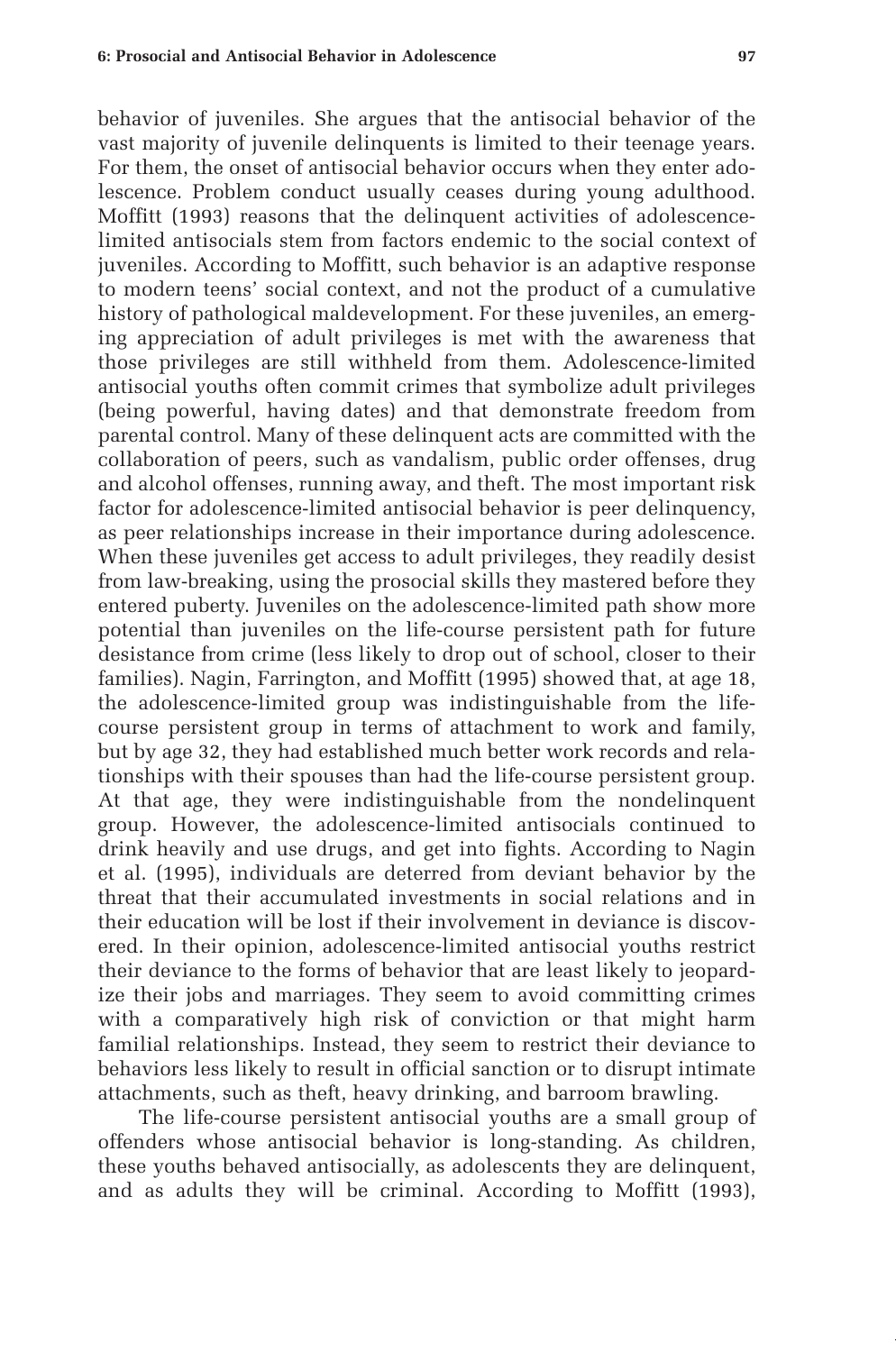life-course persistent antisocial behavior begins early in childhood because subtle neuropsychological dysfunctions disrupt the normal development of language, memory, and self-control. These early temperamental and cognitive restrictions in turn increase vulnerability to criminogenic aspects in the child's social environment, such as rejection by peers and school failure. The result is that these youths miss out on opportunities to acquire and practice prosocial alternatives, and are less likely than their adolescence-limited counterparts to stop their antisocial activities. This behavior of the life-course persistent group is self-defeating and they have few opportunities to reach a high status in society. However, only in a small number of people, mainly males, is antisocial behavior life-course persistent (Moffitt, Caspi, Dickson, Silva, and Stanton, 1996).

#### **Studies of the Relationship Between Prosocial and Antisocial Behavior**

The empirical evidence on determinants of prosocial and antisocial behavior in children and adolescents is summarized above. The evidence cited with regard to determinants of antisocial behavior mostly stemmed from studies other than those that provided evidence on determinants of prosocial behavior. The reason for this is that most researchers concentrated on either antisocial or prosocial behavior, and both kinds of behavior were rarely investigated in the same study. As a result, in PsycINFO, there are only 100 records that contain both prosocial and antisocial behavior as keywords. Thus, as Fabes, Carlo, Kupanoff, and Laible (1999) emphasize, more studies are needed in which prosocial and antisocial development are examined concurrently to account more adequately for social development. "To examine one set of behaviors without examining the other set presents a skewed and limited description of the complexity of adolescents" (p. 13).

Such studies are of utmost importance as it is far from clear whether prosocial and antisocial behavior are two sides of the same coin. Although some overlap exists between the predictors of prosocial and antisocial behavior, the relationship between these behavioral tendencies is far from clear. Even if these tendencies are substantially (negatively) correlated with each other, it appears plausible that some children and adolescents may score either high or low on both dimensions. Referring to the title of this chapter, it seems plausible that at least some adolescents are like Dr. Jekyll and Mr. Hyde: helpful and prosocial in some situations and selfish and antisocial in others. Therefore, I will summarize below some of the few studies in which both dimensions were investigated in the same sample.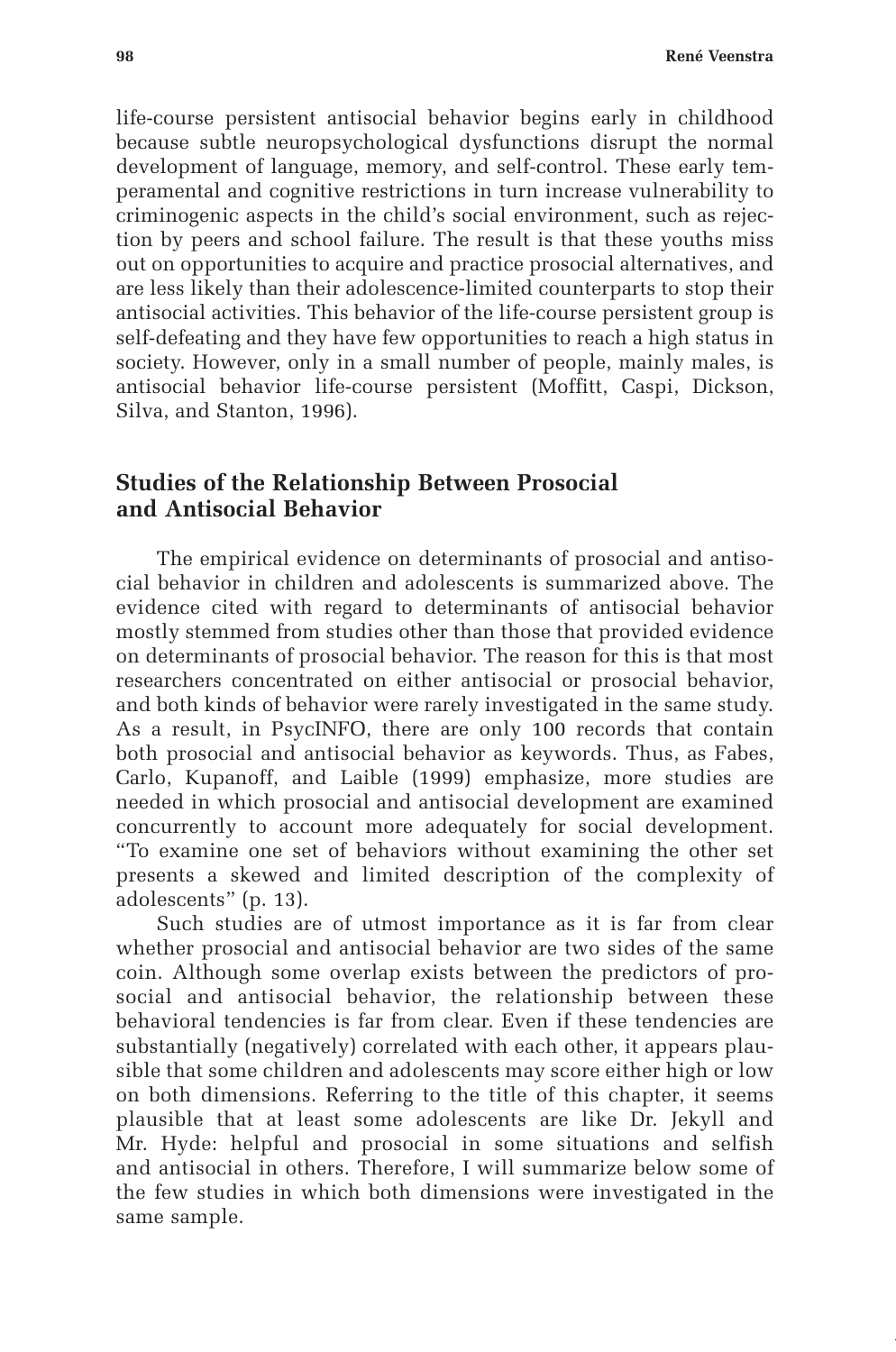- 1. The study by Rodkin et al. (2000), who investigated elementary (fourth- to sixth-grade) school boys. Prosocial and antisocial configurations were identified using teacher ratings (using cluster analysis on seven factors: popularity, physical competence, affiliation, academic competence, aggressiveness, shyness, and internalizing problem behavior) and compared with peer and self-assessments and social centrality measures.
- 2. The studies by Hawley, who conducted research into prosocial and coercive control strategies in early childhood (Hawley, 2003b), late childhood (Hawley, Little, and Pasupathi, 2002), and early adolescence (Hawley, 2003a). She used self-, peer, and teacher reports to measure prosocial and coercive strategies of control. The above-mentioned studies can be regarded as among the few that dealt with both prosocial and antisocial behavior during adolescence.
- 3. The study by Krueger, Hicks, and McGue (2001), who investigated monozygotic and dizygotic pairs of adult twins to determine whether prosocial and antisocial characteristics can be attributed to the same or to different sources (genes and kinds of environment).
- 4. Some sociometric studies of popularity of pupils also contribute to this question. They dealt with whether popular children can be both prosocial and antisocial.
- 5. The study by Pakaslahti and Keltikangas-Järvinen (2001), who investigated the behavioral differences between four types of preferred (prosocial) and aggressive (antisocial) adolescents. They collected self- and peer-report data from Finnish boys and girls, aged 14.

Rodkin et al. (2000) found six clusters of boys: model (prosocial), tough (prosocial and antisocial), passive (low-social), bright antisocial (antisocial), troubled (antisocial), and low-academic boys. The first subtype (26.8% of all the boys) were the "model boys" who had mainly prosocial characteristics. Teachers viewed these boys as popular, physically and academically competent, friendly, and neither shy nor internalizing nor aggressive. Peers nominated model boys as cool, athletic, leaders, cooperative, and studious, and rarely nominated them as shy or antisocial. Model boys saw themselves as nonaggressive and academically competent.

The second subtype (13.1% of all the boys) were the tough boys who combined, in a sense, prosocial and antisocial characteristics. Tough boys were viewed by their teachers as popular, extremely aggressive, physically competent, and average to below average in friendliness, academic competence, shyness, and internalizing behavior. Peers perceived tough boys as cool, athletic, and antisocial. Tough boys saw themselves as popular, aggressive, and physically competent.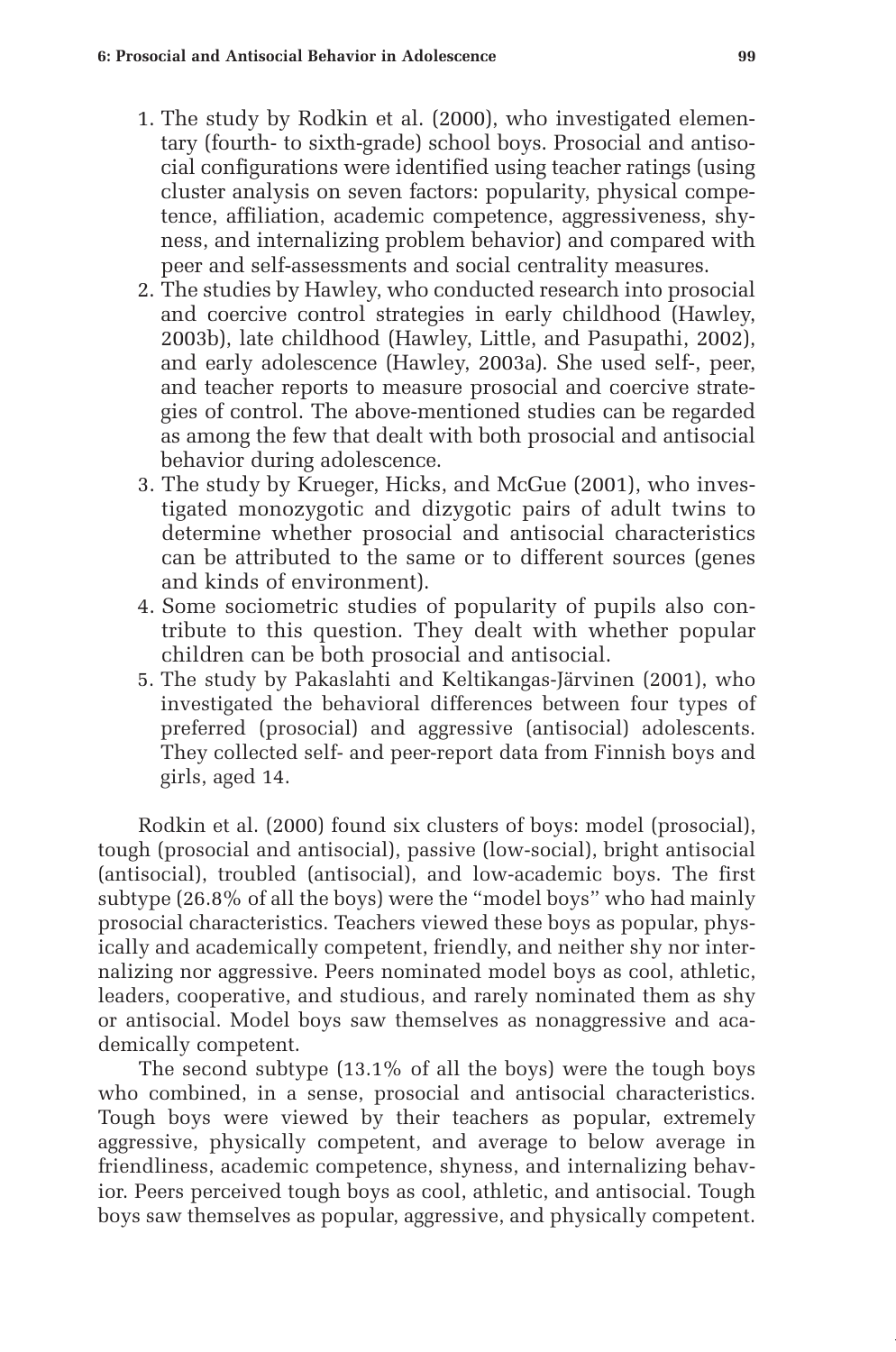The third subtype (26.3% of all the boys) were the passive boys, who lacked both prosocial and antisocial characteristics. Based on teacher and self-reports, this group of boys can be viewed as low in aggressiveness and high in shyness. Peers did not nominate them as cool, athletic, popular, or aggressive.

The fourth (9.7% of all the boys) and the fifth subtypes (11.9% of all the boys) were the bright antisocial boys and the troubled boys, respectively, who both had mainly antisocial characteristics. Teachers viewed both subtypes as unpopular, physically incompetent, unfriendly, internalizing, and aggressive. Peers rarely nominated these boys as cool, athletic, leaders, or cooperative. The self-perceptions of these two subtypes were also similar. The main difference between these two antisocial subtypes was that bright antisocial boys scored moderately high in academic competence, whereas troubled boys scored much lower in academic competence.

The sixth subtype (12.2% of all the boys) consisted of the low-academic boys, who were mainly an average group. Teachers viewed them as above average in friendliness and below average in academic competence. They had average scores for all other characteristics. Peers rarely nominated them as cooperative or studious. Low-academic boys saw themselves neither as academically competent nor as having internalizing problems.

The findings of Rodkin et al. (2000) suggest that antisocial boys can be among the most popular and the socially best-connected children in elementary classrooms. Both model and tough boys were central members of prominent classroom cliques. They conclude:

When antisocial behavior was conjoined with high levels of athleticism and/or physical attractiveness, or when antisocial behavior was *not* in the presence of high levels of shyness or extremely low levels of friendliness, academic competence, or internalizing behavior, antisocial boys were popular. Otherwise, antisocial boys were unpopular. (p. 22)

Based on evolutionary theory and the literature on child development, Hawley distinguished two strategies of control: prosocial strategies (that foster interpersonal relationships) and coercive strategies (that do not foster interpersonal relationships). At first, it seemed that prosocial strategies were consistently associated with positive characteristics, whereas coercive strategies were associated with negative characteristics. According to Hawley, however, a more complex pattern emerged when a typological approach was adopted. She distinguished five types of control strategies: prosocial (high in prosocial control and average or low in coercive control), coercive (average or low in prosocial control and high in coercive control), bi-strategic (high in both control strategies), typical (low in both control strategies), and noncontrolling (low in one control strategy or average in both strategies).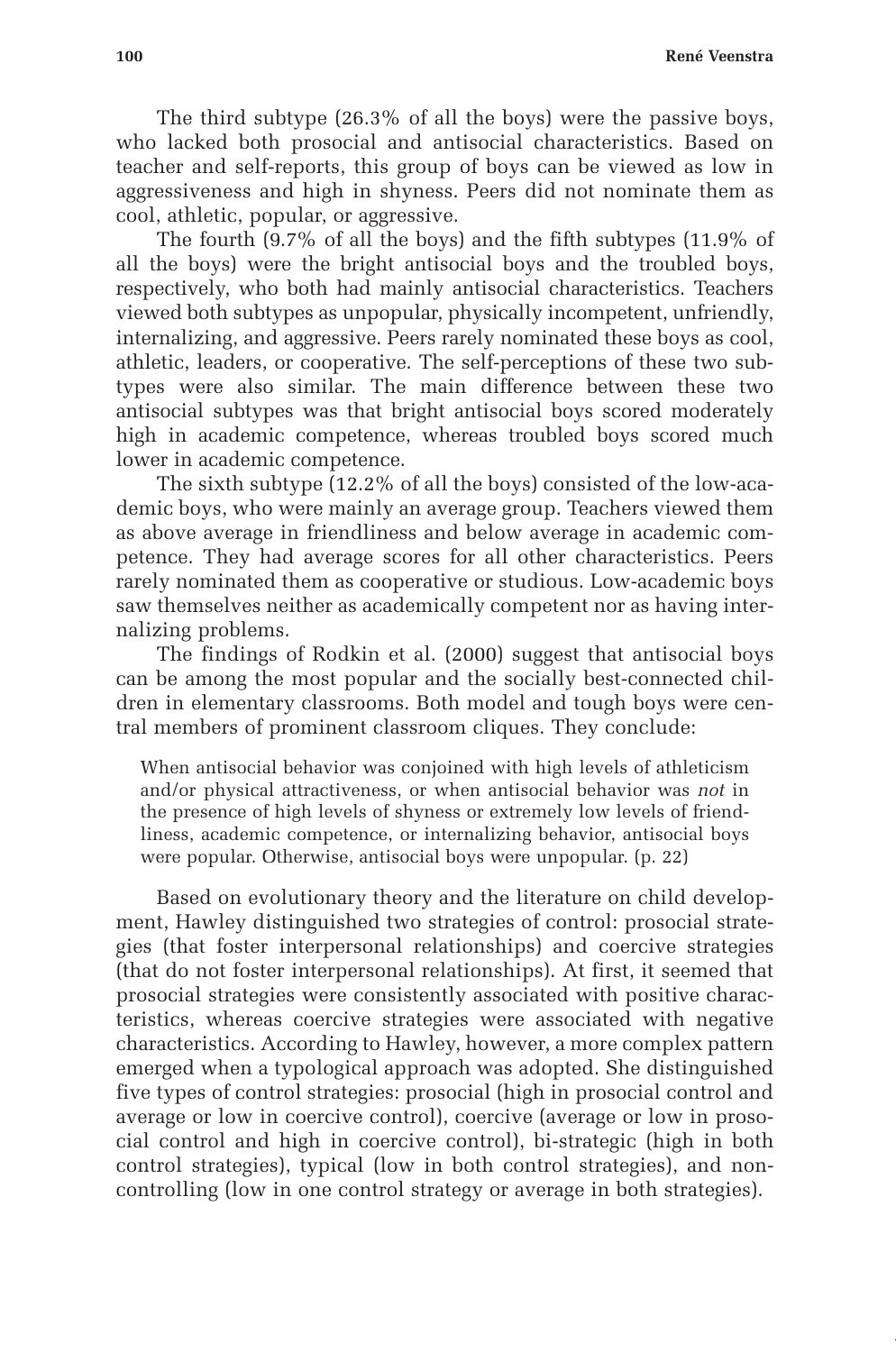For all age groups, Hawley found that a prosocial control strategy was related to positive social characteristics and a high level of wellbeing of the participants. Children using this strategy reported that social relationships were important for them and that they were intrinsically motivated to pursue them. They effectively met their needs in ways that won the affection of their peers. Early adolescents using a prosocial control strategy were perceived as popular, agreeable, conscientiousness, high in attention to social cues, and low in aggression, hostility, and tendency to cheat. In all three studies, there were more females than males in this group of participants.

Coercive (antisocial) controllers were the least preferred group (especially in the study of preschoolers). Rather than pursuing relationships for enjoyment, they reported pursuing them for status and to fulfill external expectations. They indicated more loneliness, sadness, and anxiety than did all other groups. Curiously, coercive controllers felt as connected to the peer group as did the average group (similar to the average type). In the study of adolescents, they scored above average in the tendency to cheat, aggression, and hostility. They were rated about average in perceived popularity. In late childhood (Hawley et al., 2002) and early adolescence (Hawley, 2003a), more males than females adopted a coercive control strategy.

Participants applying a bi-strategic control strategy (i.e., combining prosocial and antisocial elements) described themselves as having the highest need for recognition and the highest level of influence. In all three studies by Hawley they reported being more agreeable, conscientious, and socially perceptive than average. At the same time, they reported being as aggressive and hostile as antisocial children. They saw themselves in the same positive light as the prosocial children, but in the same negative light as the antisocial children. They were intrinsically and extrinsically motivated to pursue friendships at the same time. They were perceived as popular at all ages. With regard to the bistrategic control strategy, no gender differences were identified.

Noncontroller (nonsocial) participants reported the lowest levels of influence and the lowest need for recognition. In all three studies by Hawley these children were ineffective communicators and low in sensitivity to social cues, and tended to be anxious, withdrawn, and submissive. There were no gender differences with regard to the noncontroller subtype.

A twin study on male adults born in Minnesota with an average age of 33 years (170 monozygotic pairs, 105 dizygotic pairs, and 121 individuals whose twin did not participate) (Krueger, Hicks, and McGue, 2001) indicated that altruism (a facet of prosociality) and antisocial behavior were independent and that they had distinct etiologies. Altruism was linked primarily to familial (shared) environments, nonfamilial (unique) environments, and personality traits reflecting positive emotionality.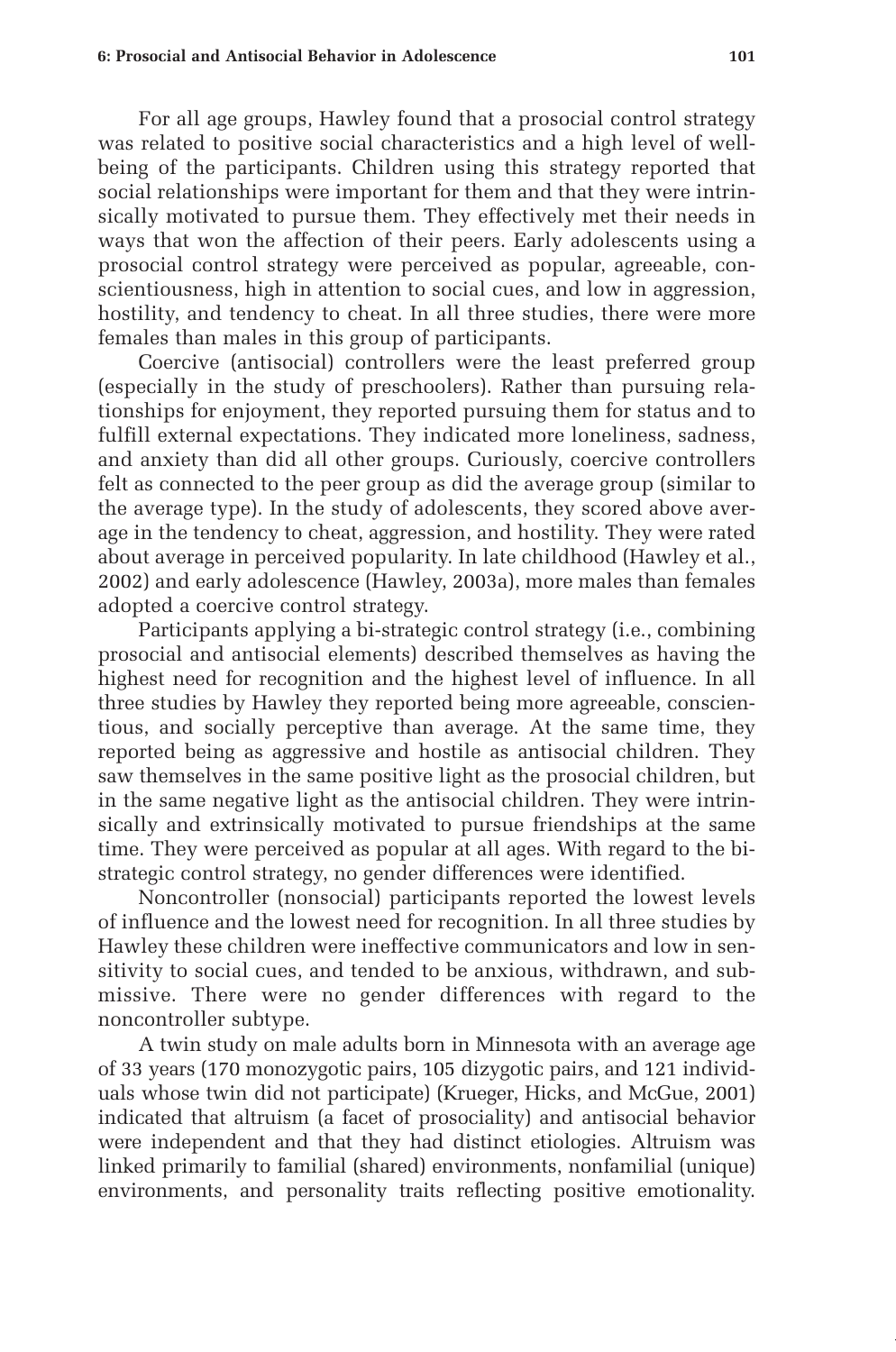Antisocial behavior was linked primarily to genes, nonfamilial (unique) environments, and personality traits reflecting negative emotionality and a lack of constraints. Krueger et al. (2001) argued:

If the sources of desirable and undesirable behaviors are distinct, strategies designed to diminish undesirable behavior need not result in the promotion of desirable behavior, and vice versa. Moreover, researchers' tendency to focus on undesirable behavior appears to result in an incomplete picture of human functioning; desirable and undesirable qualities can coexist in the same persons. (p. 401)

The sociometric literature can also be described in terms of prosocial and antisocial behavior. Newcomb, Bukowski, and Pattee (1993) reviewed the literature on sociometric status. Based on peer information on social preference (likeability) and social impact (salience), a distinction is usually made between popular (7–11% of all the children), controversial  $(3-7\%)$ , neglected  $(9-15\%)$ , rejected  $(11-13\%)$ , and average youths (60–65%). The behavioral repertoire of the popular (prosocial) group can be said to consist primarily of socially skilled behaviors that lead to positive social outcomes. Their behavior facilitates and enhances rather than undermines the goals of their peers. Their low level of disruptive aggressive behavior coupled with their high levels of positive traits, actions, and problem-solving skills make them ideal prospective friends. The rejected (antisocial) group is at risk of social adjustment difficulties (Crick, 1996). They are likely to be more aggressive and withdrawn and less sociable and cognitively skilled. Their less favorable social reputation may also lead to isolation and ostracism. LaFontana and Cillessen (2002) suggested that they often behave aggressively because of the frustration that comes with being victimized. Their aggressive behavior is hostile and reactive. The rejected (antisocial) group is the polar opposite of the popular (prosocial) group. The neglected (low-social) group displays little social interaction and few positive social actions and positive social traits. Their future prospects are better than those of the antisocial group, but remain very limited. Their social isolation at a young age creates a high risk of path-dependency toward less successful lives as adults (Farrington, Gallagher, Morley, St. Ledger, and West, 1988). The controversial (prosocial and antisocial) group is likely to be overly engaged with their peers and viewed as both more aggressive and more sociable as a result.

Pakaslahti and Keltikangas-Järvinen (2001) provided evidence for a group of adolescents that combine and a group of adolescents that lack both prosocial and antisocial behavior. They distinguished four groups of adolescents: preferred nonaggressive (prosocial), preferred aggressive (prosocial and antisocial), nonpreferred nonaggressive (low-social), and nonpreferred aggressive (antisocial). The group of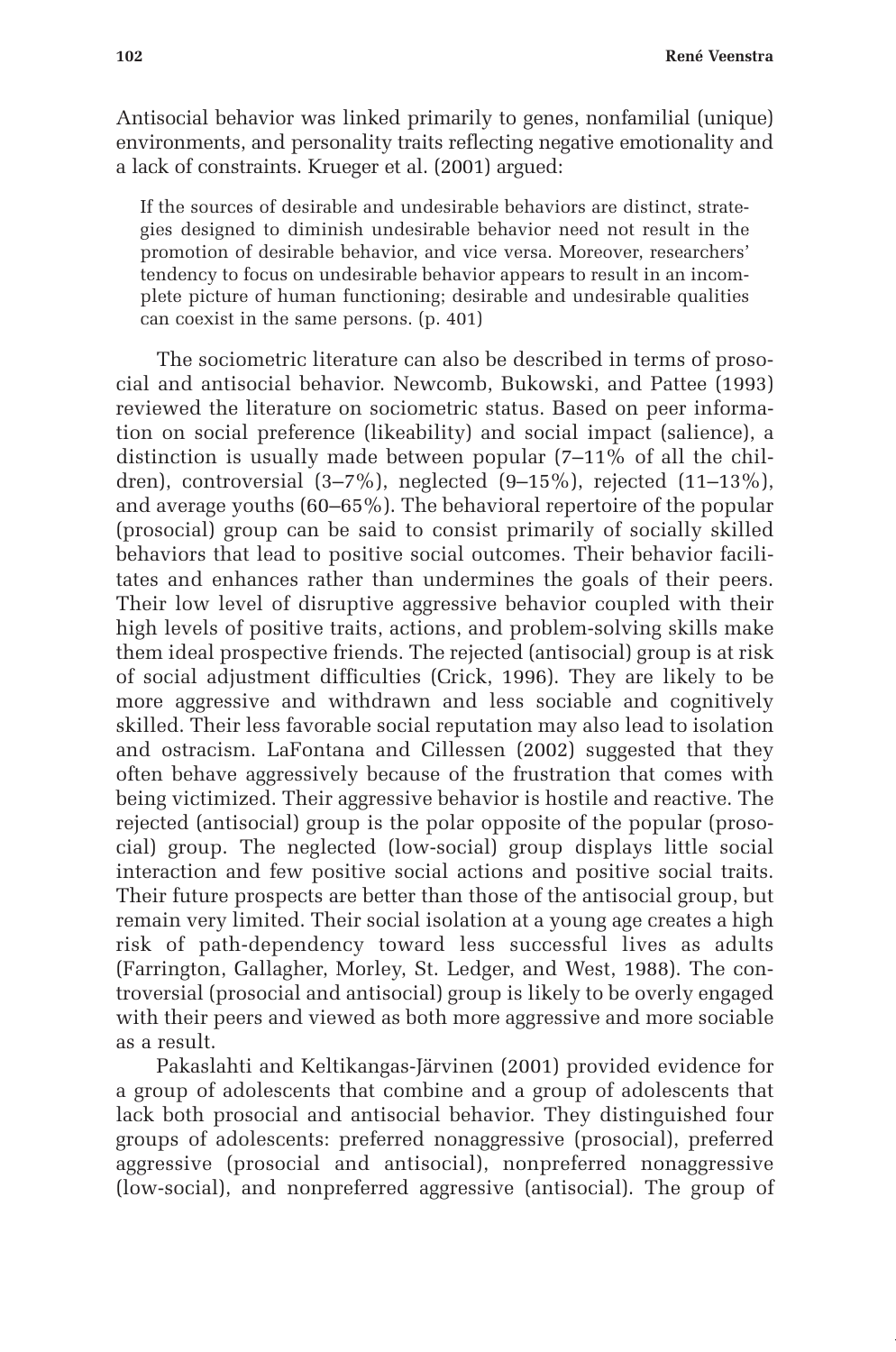preferred aggressive adolescents scored high in leadership, whereas the group of nonpreferred nonaggressive adolescents scored low in leadership. The nonpreferred nonaggressive adolescents scored high in friendliness, but, according to the authors, friendliness was not an effective way to increase one's social status among peers. They concluded that, in contrast to the preferred aggressive group, the friendly nonpreferred nonaggressive group was invisible to their peers. Pakaslahti, Karjalainen, and Keltikangas-Järvinen (2002) pointed out that preferred aggressive adolescents were socially very active and used by far the most prosocial problem-solving strategies.

In sum, all of the above studies provide evidence that some adolescents are prosocial and antisocial at the same time, or are neither prosocial nor antisocial. As Table 6.1 shows, this result was independent of the different samples and the different measures that were used in the studies.

### **Dr. Jekyll and Mr. Hyde From a Framing Perspective**

It seems that adolescents are not always either prosocial or antisocial, but that some combine both attributes. In the following I aim to reinterpret these findings from the perspective of the framing theory as it was outlined in Chapters 1 and 2 of this volume.

|                               |              | Degree of Prosocial Behavior:                                                                      |                          |                                                                               |
|-------------------------------|--------------|----------------------------------------------------------------------------------------------------|--------------------------|-------------------------------------------------------------------------------|
|                               |              | Low                                                                                                | Intermediate             | High                                                                          |
|                               | Low          | R: passive<br>P: nonpreferred<br>nonaggressive<br>H: noncontroller<br>S: neglected                 |                          | R: model<br>P: preferred<br>nonaggressive<br>H: prosocial<br>S: popular       |
| Degree of antisocial behavior | Intermediate |                                                                                                    | H: typical<br>S: average |                                                                               |
|                               | High         | R: bright antisocial<br>or troubled<br>P: nonpreferred<br>aggressive<br>H: coercive<br>S: rejected |                          | R: tough<br>P: preferred<br>aggressive<br>H: bi-strategic<br>S: controversial |

TABLE 6.1. Combinations of Prosocial and Antisocial Behavior.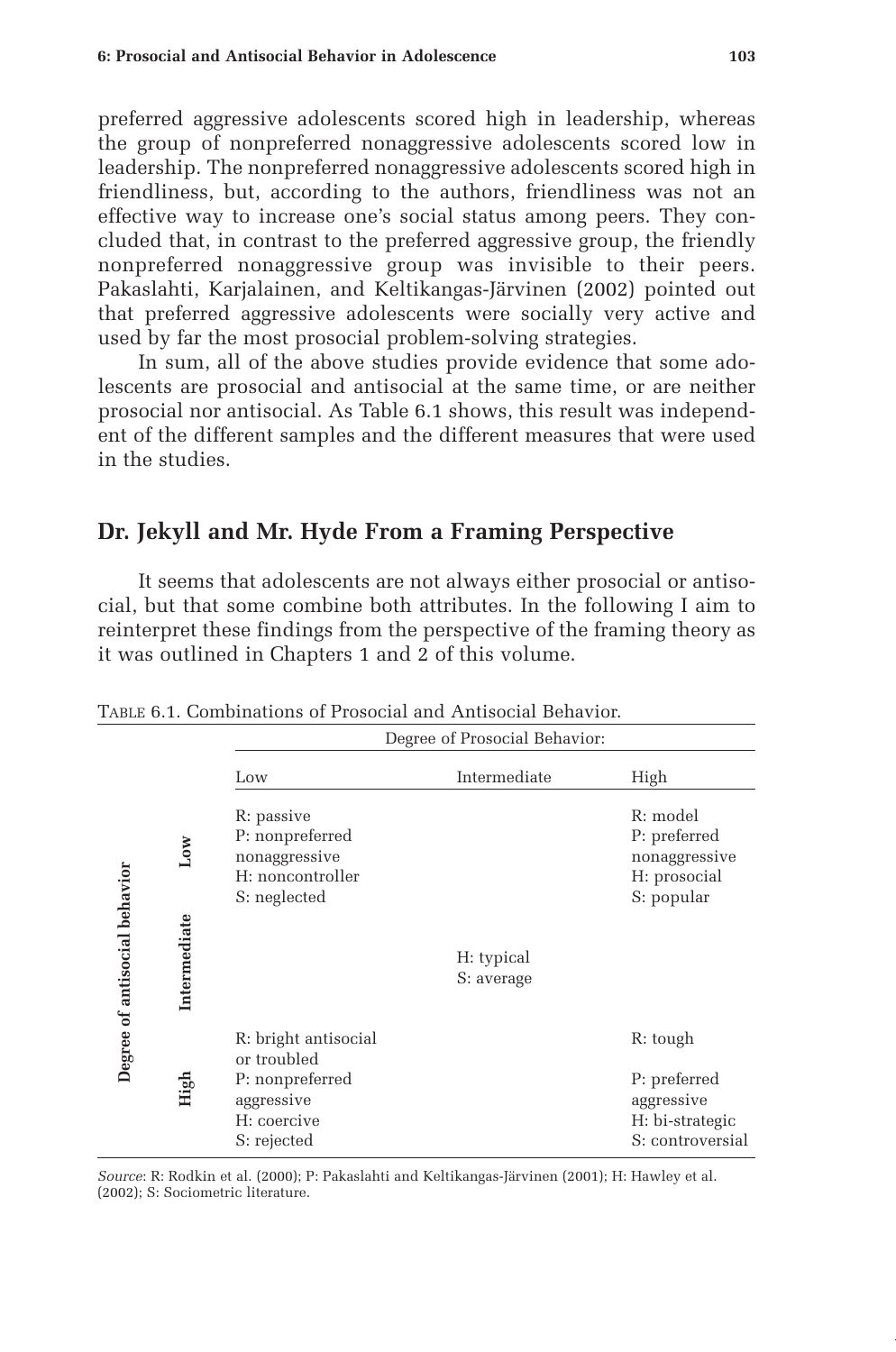According to this theoretical perspective, a person can approach a situation applying one of three different basic frames: (1) a hedonic frame, (2) a gain frame, and (3) a normative frame. Being in a hedonic frame implies the danger of harming the long-term well-being of both oneself and others. Children and adolescents in a hedonic frame can be characterized by Gottfredson and Hirschi's (1990) description of low self-control:

The offender appears to have little control over his or her desires. When such desires conflict with long-term interests, those lacking self-control opt for the desires of the moment, whereas those with greater self-control are governed by the restraints imposed by the consequences of acts displeasing to family, friends and the law. (p. xv)

One can argue that those adolescents who consistently behave in an antisocial manner tend to structure their social environments by permanently using a hedonic frame. This tendency has its origin in individual deficiencies that assume influence when difficult children interact with difficult home environments. Beginning in childhood, individual deficiencies accumulate increasing momentum, cutting off opportunities to practice prosocial behavior. As time passes, recovery is precluded by maladaptive individual dispositions and narrowing life options. Thus, the strongest predictors of persistent antisocial behavior are measures of individual and family characteristics (Moffitt, 1993). Often, these adolescents do not possess ordinary means to reach social status and a high level of subjective well-being (Ormel, 2002). Poor cognitive and social skills and temperamental deviancies such as high impulsiveness and novelty seeking make it difficult for them to invest in normal resources. Moreover, they have an unclear understanding of relational expectations. As a consequence, they often fail in social relations and are mainly perceived as unfriendly. It is exactly this group of juveniles that Moffitt (1993) describes as life-course persistent antisocial.

On the contrary, children and adolescents that can be characterized as "prosocials" (i.e., those who score high in prosocial and low in antisocial behavior) tend to structure their social environments and their own lives using a normative frame. They have the skills to ignore incidental temptations and they also tend to forgive each other if things go wrong once in a while. As a consequence, these juveniles have good relationships with friends and family. In the long run, their prosociality pays off for them as it is a means to achieve a high level of subjective well-being.

As the studies cited above show, however, being consistently prosocial and refraining from antisocial behavior may not always lead to a high social status. An alternative way to reach that goal is to be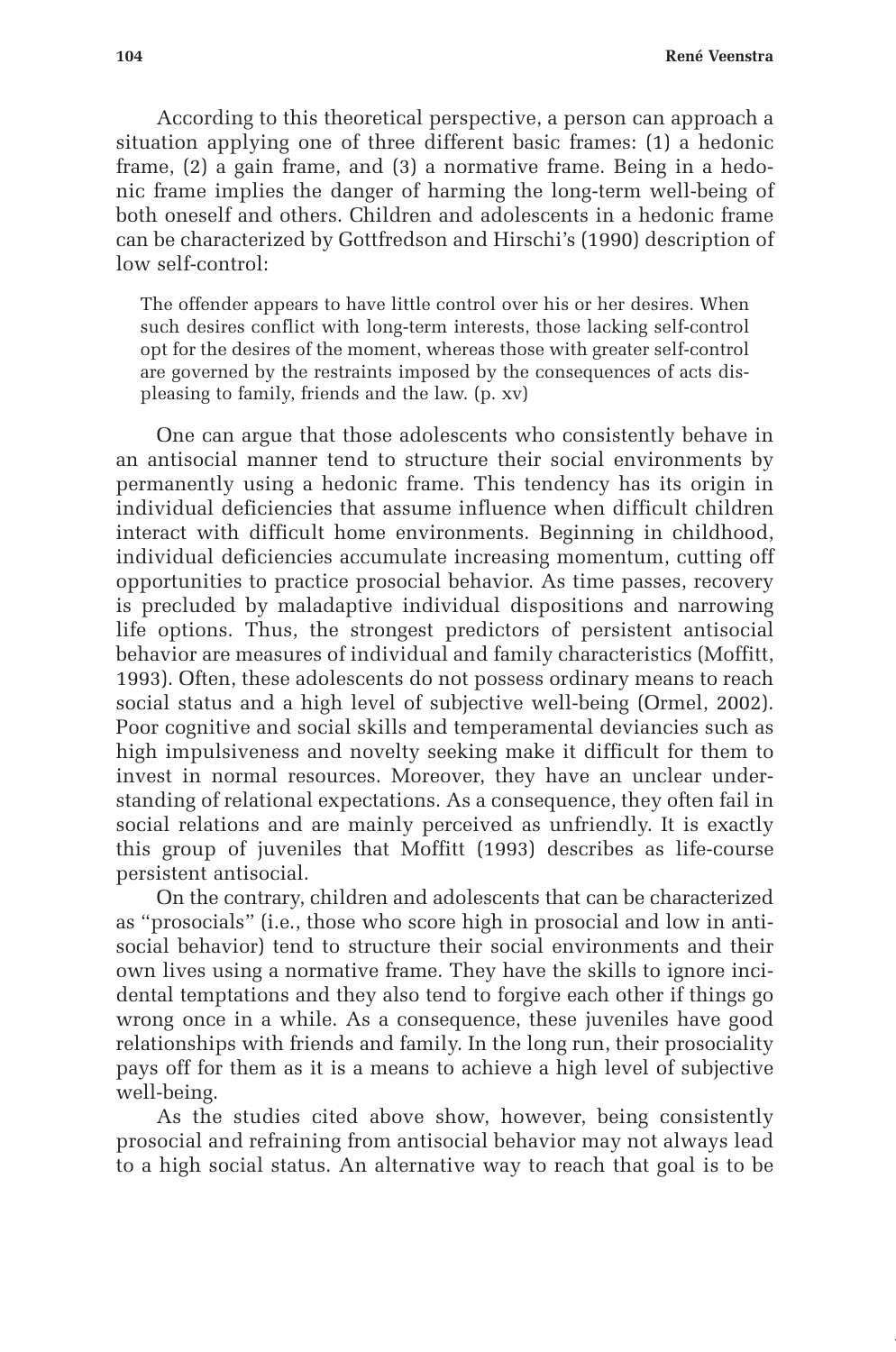prosocial at some times, but to be antisocial at other times. According to Hawley (2003a), this group is overall well adapted and highly effective. Hawley argues that the Machiavellian approach of this group entails the balancing of "getting along" and "getting ahead." These adolescents admit that they are aggressive, claim to be hostile, and confess that they cheat in school. Peers cast them in a similar light, but also see them as effective, socially central, and reasonably well liked. Teachers do not see them as more aggressive than average. According to Hawley, it is possible that such bi-strategic juveniles are skilled at hiding their aggression from authority figures. They have been found to be well in tune with others' goals and perspectives, and appear to operate well within social norms without, perhaps, actually doing so. With regard to the classification of Moffitt, these juveniles tend to be adolescence-limited antisocials. During their adolescence, they start to engage in delinquent acts but are able to refrain from such activities if the costs of such behavior increase (e.g., if they risk losing their jobs or families). The focus on control allows for the possibility that the bi-strategic children are strategic also in both their prosocial and antisocial control efforts. This casts a different light on what might be meant by the co-occurrence of prosocial and antisocial behavior.

A recent study by Boxer, Tisak, and Goldstein (2004) suggests that prosocial actions by youths can stem from motivations other than simply "being nice": "An adolescent who appears to be 'good' and prosocial in his or her orientation to others may in fact hold beliefs that disregard the welfare of others" (p. 99). A similar point is made by LaFontana and Cillessen (2002). Such instrumental or proactive prosocial behavior may at times even turn into indirect or relational forms of aggression such as gossip and social exclusion (Crick and Grotpeter, 1995). Thus, in terms of Lindenberg's theory (see Lindenberg, this volume; Lindenberg et al., this volume), such juveniles can be characterized as habitually applying a gain frame when dealing with their social environment. They follow the social norms of fairness and justice if it is in their best interest to do so, but they refrain from solidarity if it does not pay off for them.

In sum, our aim was to show that prosocial and antisocial behavior in children and adolescents are not simply two sides of the same coin. Few researchers have investigated prosocial and antisocial behavior within the same sample; however, the empirical evidence shows that although the two dimensions are substantially negatively correlated with each other, this negative correlation is far from perfect. Thus, some people resemble the metaphor of Dr. Jekyll and Mr. Hyde they are prosocial in some situations, but behave selfishly and brutally in others.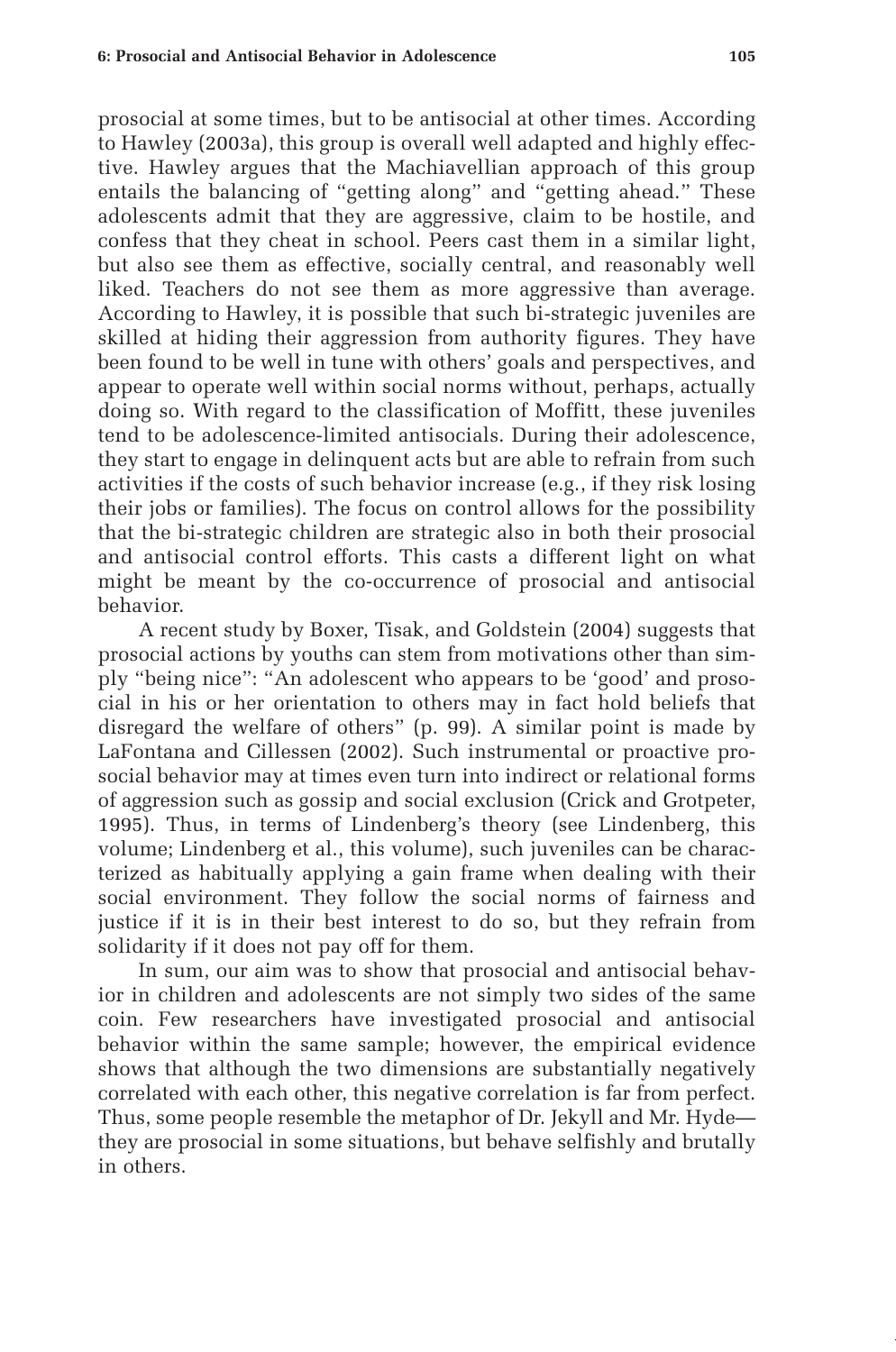#### **References**

- Bar-Tal, D. (1984). American study of helping behavior: What? Why and where? In E. Staub, D. Bar-Tal, J. Karylowski, and J. Reykowski (Eds.), *Development and maintenance of prosocial behavior* (pp. 5–27). NewYork/London: Plenum.
- Bierhoff, H.W. (2002). *Prosocial behaviour*. East Sussex: Psychology Press.
- Boxer, P., Tisak, M.S., and Goldstein, S.E. (2004). Is it bad to be good? An exploration of aggressive and prosocial behavior subtypes in adolescence. *Journal of Youth and Adolescence, 33*, 91–100.
- Caspi, A. (1998). Personality development across the life course. In W. Damon and N. Eisenberg (Eds.), *Handbook of child psychology*. Volume 3. *Social, emotional, and personality development* (pp. 311–388). New York: John Wiley and Sons.
- Caspi, A., Moffitt, T.E., Silva, P.A., Stouthamer-Loeber, M., Krueger, R.F., and Schmutte, P.S. (1994). Are some people crime-prone? Replications of the personality-crime relationship across countries, genders, races, and methods. *Criminology, 32*, 163–195.
- Coie, J.D., and Dodge, K.A. (1998). Aggression and antisocial behavior. In W. Damon and N. Eisenberg (Eds.), *Handbook of child psychology*. Volume 3. *Social, emotional, and personality development* (pp. 779–862). New York: John Wiley and Sons.
- Crick, N.R. (1996). The role of overt aggression, relational aggression, and prosocial behavior in the prediction of children's future social adjustment. *Child Development, 67*, 2317–2327.
- Crick, N.R., and Dodge, K.A. (1994). A review and reformulation of social-information processing mechanisms in children's social adjustment. *Psychological Bulletin, 115*, 74–101.
- Crick, N.R., and Grotpeter, J.K. (1995). Relational aggression, gender, and social-psychological adjustment. *Child Development, 66*, 710–722.
- Eisenberg, N., and Fabes, R.A. (1998). Prosocial development. In W. Damon and N. Eisenberg (Eds.), *Handbook of child psychology*. Volume 3. *Social, emotional, and personality development* (pp. 701–778). New York: John Wiley and Sons.
- Fabes, R.A., Carlo, G., Kupanoff, K., and Laible, D. (1999). Early adolescence and prosocial/ moral behavior. I: The role of individual processes. *Journal of Early Adolescence, 19*, 5–16.
- Farrington, D.P. (1997). Human development and criminal careers. In M. Maguire, R. Morgan, and R. Reiner (Eds.), *The Oxford handbook of criminology* (2nd ed., pp. 361–408). Oxford: Clarendon.
- Farrington, D.P., Gallagher, B., Morley, L., St. Ledger, R.J., and West, D.J. (1988). A 24-year follow-up of men from vulnerable backgrounds. In R.L. Jenkins and W.K. Brown (Eds.), *The abandonment of delinquent behavior. Promoting the turnaround* (pp. 155–173). New York: Praeger.
- Feehan, M., McGee, R., and Williams, S.M. (1993). Mental health disorders from age 15 to age 18 years. *Journal of the American Academy of Child and Adolescent Psychiatry, 32*, 1118–1126.
- Fergusson, D.M., Horwood, L.J., and Nagin, D.S. (2000). Offending trajectories in a New Zealand birth cohort. *Criminology, 38*, 525–551.
- Gavin, L.A., and Furman, W. (1989). Age differences in adolescents' perceptions of their peer groups. *Developmental Psychology, 25*, 827–834.
- Gottfredson, M.R., and Hirschi, T. (1990). *A general theory of crime*. Stanford, Calif.: Stanford University Press.
- Hawley, P.H. (2003a). Prosocial and coercive configurations of resource control in early adolescence: A case for the well-adapted Machiavellian. *Merrill-Palmer Quarterly, 49*, 279–309.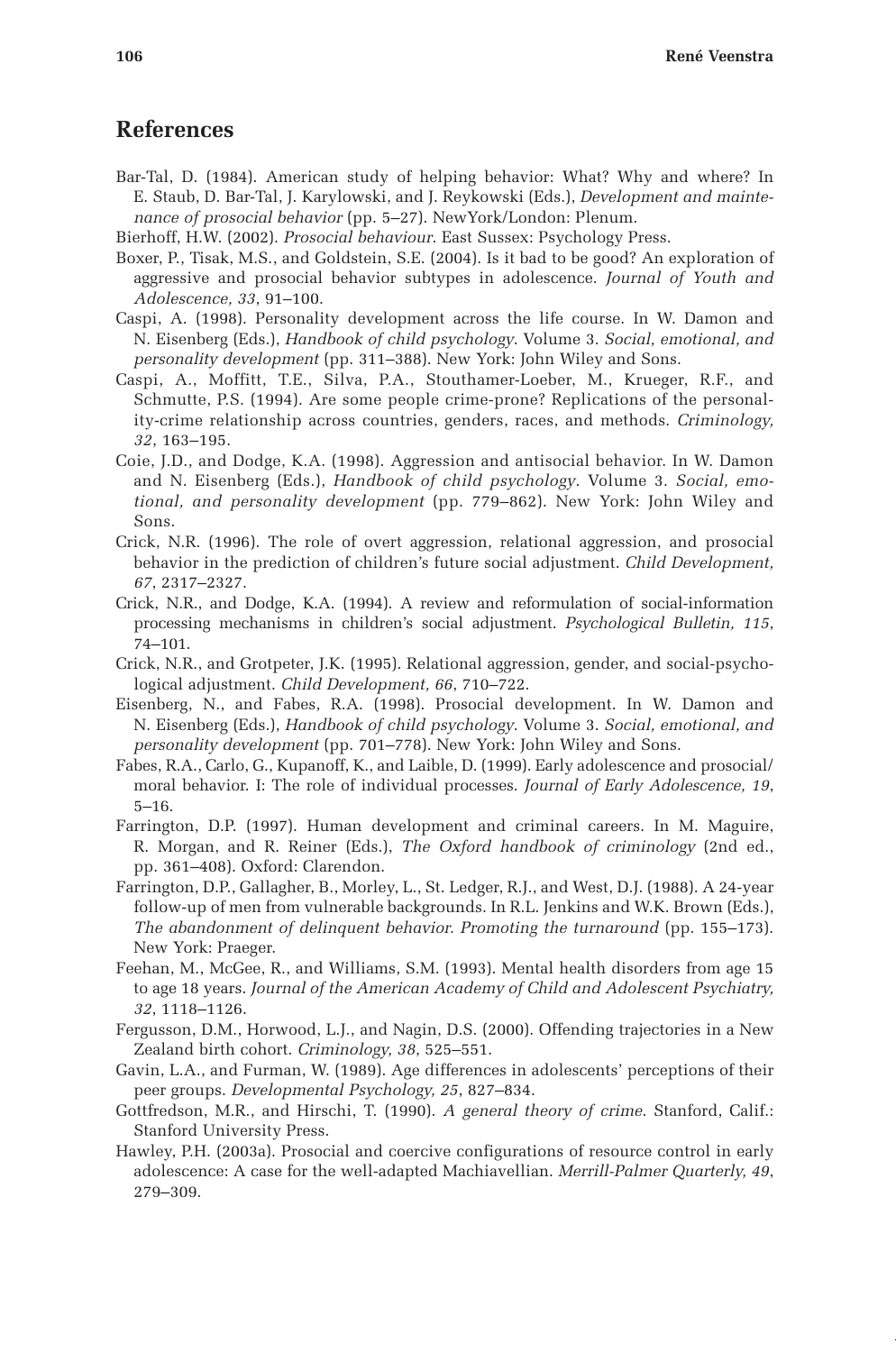#### **6: Prosocial and Antisocial Behavior in Adolescence 107**

- Hawley, P.H. (2003b). Strategies of control, aggression, and morality in preschoolers: An evolutionary perspective. *Journal of Experimental Child Psychology, 85*, 213–235.
- Hawley, P.H., Little, T.D., and Pasupathi, M. (2002). Winning friends and influencing peers: Strategies of peer influence in late childhood. *International Journal of Behavioral Development, 26*, 466–474.
- Hoffman, M.L. (1970). Moral development. In P.H. Mussen (Ed.), *Carmichael's manual of child development* (3rd ed., pp. 261–359). New York: Wiley.
- Krueger, R.F., Hicks, B.M., and McGue, M. (2001). Altruism and antisocial behavior: Independent tendencies, unique personality correlates, distinct etiologies. *Psychological Science, 12*, 397–402.
- LaFontana, K.M., and Cillessen, A.H. (2002). Children's perceptions of popular and unpopular peers: A multimethod assessment. *Developmental Psychology, 38*, 635–647.
- Loeber, R., and Schmaling, K.B. (1985). Empirical evidence for overt and covert patterns of antisocial conduct problems: A meta-analysis. *Journal of Abnormal Child Psychology, 13*, 337–353.
- Mischel, W., Shoda, Y., and Rodriguez, M.L. (1989). Delay of gratification in children. *Science, 244*, 933–938.
- Moffitt, T.E. (1990). Juvenile delinquency and attention deficit disorder: Boys' developmental trajectories from age 3 to age 15. *Child Development, 61*, 893–910.
- Moffitt, T.E. (1993). Adolescence-limited and life-course-persistent antisocial behavior: A developmental taxonomy. *Psychological Review, 100*, 674–701.
- Moffitt, T.E., Caspi, A., Dickson, N., Silva, P., and Stanton, W. (1996). Childhood-onset versus adolescent-onset antisocial conduct problems in males: Natural history from ages 3 to 18 years. *Development and Psychopathology, 8*, 399–424.
- Moffitt, T.E., Caspi, A., Rutter, M., and Silva, P.A. (2001). *Sex differences in antisocial behavior: Conduct disorder, delinquency, and violence in the Dunedin longitudinal study*. Cambridge, UK: Cambridge University Press.
- Nagin, D.S., Farrington, D.P., and Moffitt, T.E. (1995). Life-course trajectories of different types of offenders. *Criminology, 33*, 111–139.
- Newcomb, A. F., Bukowski, W.M., and Pattee, L. (1993). Children's peer relations: A meta-analytic review of popular, rejected, neglected, controversial, and average sociometric status. *Psychological Bulletin, 113*, 99–128.
- Ormel, J. (2002). Social production function (SPF) theory as an heuristic for understanding developmental trajectories and outcomes. In L. Pulkinnen and A. Caspi (Eds.), *Paths to successful development. Personality in the life course* (pp. 353–379). Cambridge: Cambridge University Press.
- Pakaslahti, L., Karjalainen, A., and Keltikangas-Järvinen, L. (2002). Relationships between adolescent prosocial problem-solving strategies, prosocial behaviour, and social acceptance. *International Journal of Behavioral Development, 26*, 137–144.
- Pakaslahti, L., and Keltikangas-Järvinen, L. (2001). Peer-attributed prosocial behavior among aggressive/preferred, aggressive/non-preferred, non-aggressive/preferred, nonaggressive/non-preferred adolescents. *Personality and Individual Differences, 30*, 903–916.
- Patterson, G.R. (1982). *Coercive family process*. Eugene, Oreg.: Castalia.
- Raine, A. (1993). *The psychopathology of crime: Criminal behavior as a clinical disorder*. San Diego: Academic Press.
- Rodkin, P.C., Farmer, T.W., Pearl, R., Van Acker, R., Herrenkohl, T.I., Huang, B. et al. (2000). Heterogeneity of popular boys: Antisocial and prosocial configurations. A comparison of social development processes leading to violent behavior in late adolescence for childhood initiators and adolescent initiators of violence. *Developmental Psychology, 36*, 14–24.
- Rothbart, M.K., and Putnam, S.P. (2002). Temperament and socialization. In L. Pulkinnen and A. Caspi (Eds.), *Paths to successful development. Personality in the life course* (pp. 19–45). Cambridge: Cambridge University Press.